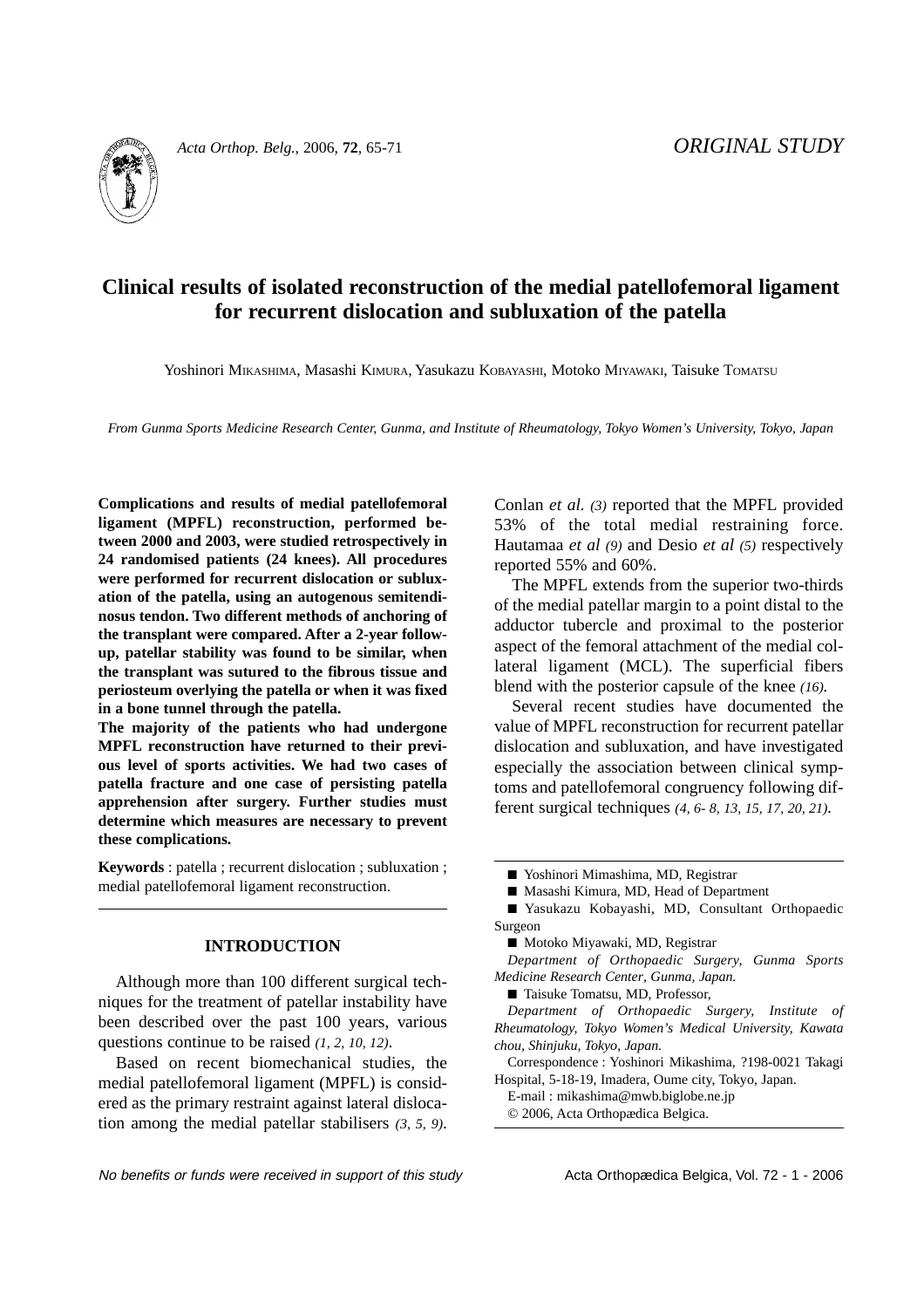We compared clinical symptoms, return to sports activities, complications, and results after MPFL reconstruction for recurrent patellar dislocation and subluxation with two different tendon anchorage methods.

### **MATERIALS AND METHODS**

We retrospectively reviewed 24 randomised patients (24 knees) with recurrent patellar dislocation or subluxation, who had undergone MPFL reconstruction using an autogenous tendon as an isolated procedure between 2000 and 2003. There were 10 males and 14 females. Patients presenting with generalised joint laxity were excluded from this analysis. The mean age at the time of operation was  $21.8 \pm 4.9$  years (range : 13 to 24). The average follow-up was  $41.0 \pm 8.7$  months (range : 28 to 52). All patients were Japanese.

The indication for MPFL reconstruction was made when, after three months of conservative treatment and quadriceps muscle exercises, symptoms such as giving way, painful clicking and instability in activities of daily living or sports activities were not satisfactorily ameliorated.

On a skyline x-ray view, the sulcus angle was 138° to  $162^{\circ}$  (mean :  $146.2^{\circ} \pm 4.6^{\circ}$ ). On computed tomography, the tibial external rotation angle was  $0^{\circ}$  to  $10^{\circ}$  (mean :  $6.9^{\circ} \pm 5.5^{\circ}$ ).

Patients with recurrent patellar dislocation and subluxation with a tibial external rotation angle of 8° or less



*Fig. 1.* — The tibial external rotation angle, i.e. the angle between the posterior femoral condylar line and the posterior tibial condylar line on computed tomography.

Acta Orthopædica Belgica, Vol. 72 - 1 - 2006

(fig 1), were treated with isolated MPFL reconstruction. When the tibial external rotation angle exceeded 8°, MPFL reconstruction was combined with a distal realignment according to Elmslie-Trillat.

The semitendinosus was used as an autogenous tendon to reconstruct the MPFL. The autogenous tendon was fixed over a button on the femur. On the patella it was either routed through a bone tunnel and then sutured to itself (fig 2 a, b), or directly sutured to the periosteal and fibrous tissue overlying the patella (fig 3). The bone tunnel was drilled through the patella from the proximal half of its medial margin to the center of its anterior surface using a 4.5 mm drill. The autogenous tendon was fixed temporarily using stitches, while the knee was held in 45° flexion and the patella was correctly positioned manually. The anatomical position of the patella was controlled intra-operatively with an axial X-ray view, with the knee in 45° knee flexion. Permanent fixation was done when the joint congruence was satisfactory and MPFL tension remained satisfactory throughout the whole range of knee flexion.

Immediately after surgery, patients were placed in a knee immobiliser. Quadriceps exercises with the knee extended were started as soon as tolerated by the patient. Continuous passive motion began on the second postoperative day. At three weeks post-surgery a patellar brace was applied. Five weeks post-surgery, full weight bearing was allowed. Jogging and mild sports activities were permitted at 4 months and full sports activities at 6 months post-surgery.

The patients were evaluated two years after surgery. Postoperative assessment included postoperative clinical symptoms, return to sports activities, and complications. The results of the two methods of fixation of the reconstructed ligament to the patella were compared.

Postoperative clinical symptoms were evaluated comparing the pre- and post-operative Kujala score *(11)*, which includes a variety of symptoms and signs of patellar instability with a maximal score of 100 points.

To evaluate the results, we compared the level of preoperative and post-operative sports activity (previous level, reduced level, or sports activities abandoned). The delay in sports resumption was noted and the muscular condition was followed. Muscle strength of the flexors and extensors of the knee was measured at 6 months, 12 months, and 24 months after surgery using a Cybex II" device, and the unaffected/affected side ratio was calculated.

The results were compared between the two methods used to anchor the reconstructed ligament to the patella : the 24 patients were classified into two groups. Group A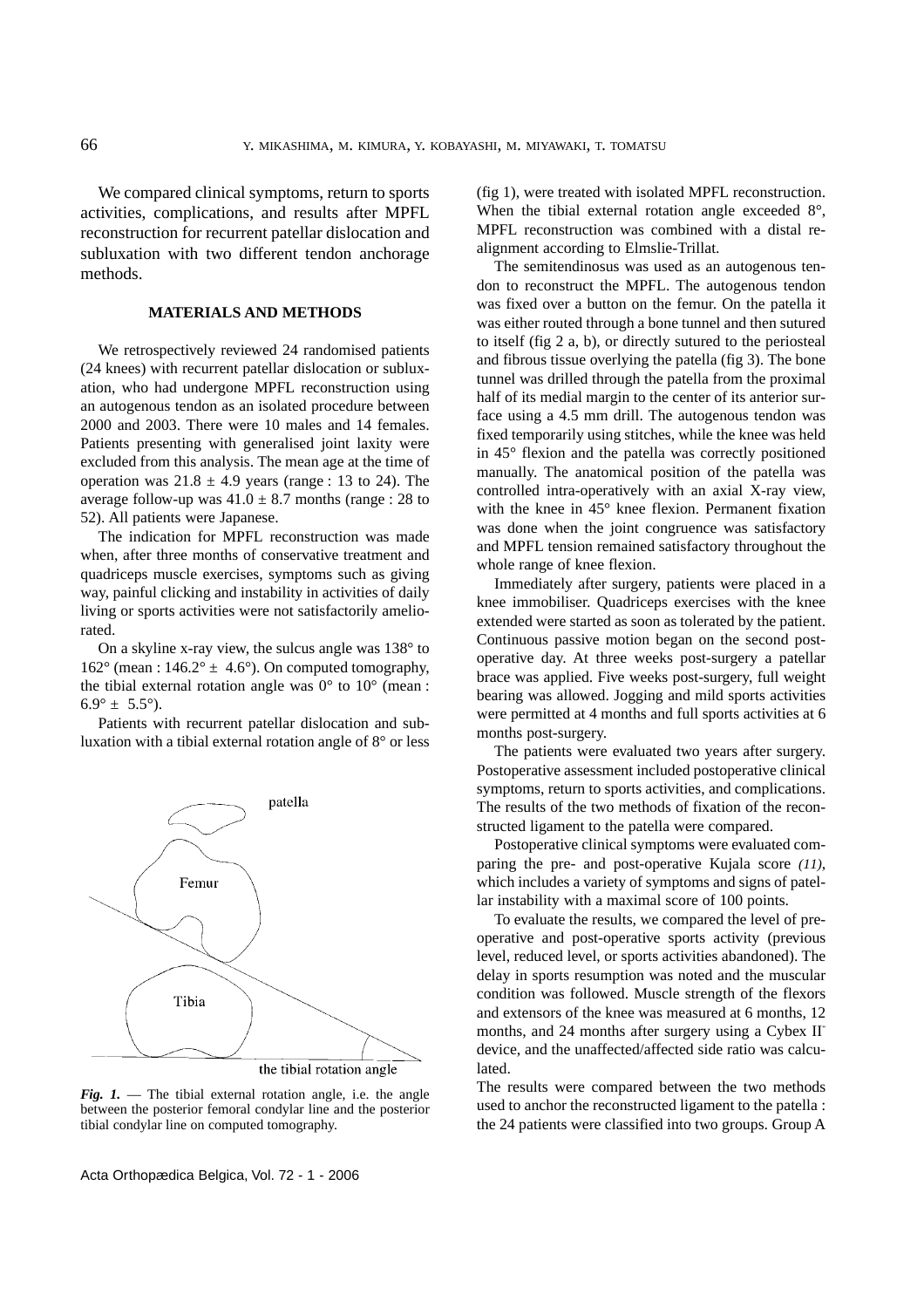

included 12 patients whose reconstructed MPFL was anchored to the surface of the patella ; group B included 12 patients whose reconstructed MPFL was fixed into a patellar bone tunnel.

Both groups consisted of 5 males and 7 females. In Group A, ages ranged from 16 to 25 years, with a mean of  $24.0 \pm 6.7$  years. In Group B ages ranged from 13 to 24 years, with a mean of  $22.3 \pm 4.9$  years.

Stress radiographs were obtained. Radiological assessment included the lateral stress shift ratio following Ochi *et al (18),* obtained from a skyline view in 30° flexion with a stress of  $2 \text{ kg}$  (figs  $4, 5$ ). The findings were compared to those made on stress radiographs in 60 normal knees (Group N : 30 normal male knees and 30 normal female knees).

For statistical analysis, Mann-Whitney's test was used, and  $p < 0.05$  was regarded as significant.



*Fig. 2a-b.* — Bone tunnel fixation of the autogenous tendon through the patella with endo-button and end to end sutures.



*Fig. 3.* — Fixation of the autogenous tendon to fibrous tissues and periosteum overlying the patella.

Acta Orthopædica Belgica, Vol. 72 - 1 - 2006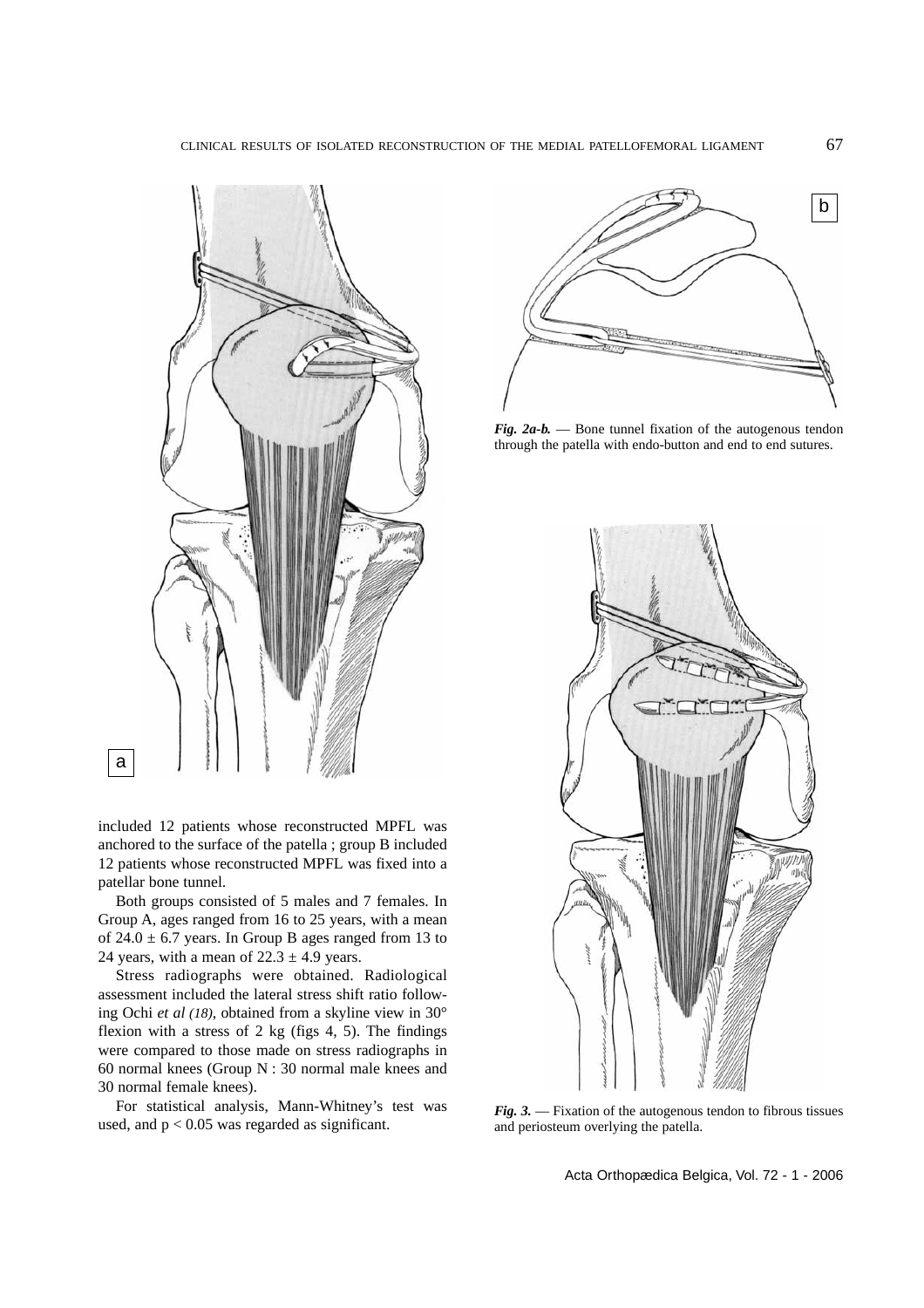

*Fig. 4.* — Lateral stress shift ratio according to Ochi *et al* (18).



lateral shift ratio = (BC/AB)  $\times$  100

*Fig. 5.* — Skyline view in 30° flexion with 2 kg stress.

We also recorded all postoperative complications in the 24 patients.

#### **RESULTS**

The mean Kujala score was  $95.2 \pm 12.9$  points (range : 82 to 100), compared to  $30.5 \pm 6.7$  points (range : 28 to 38) before surgery. Four knees scored 100 points.

Seventeen (70.8%) of the 24 patients were involved in recreational sports activities prior to injury (the appearance of knee pain). After surgery, 13 of the 17 patients (76.5%) resumed sport activi-

Acta Orthopædica Belgica, Vol. 72 - 1 - 2006

ties at the previous level, and 4 (23.5%) at a reduced level. None complained of patella apprehension or knee joint pain postoperatively.

The mean interval until return to sport activities was  $6.1 \pm 0.85$  months.

The mean values for the ratio of extensor strength of the affected to the unaffected knee at 6 months, 12 months, 24 months after the surgery were 82.6  $\pm$  10.6%, 90.6  $\pm$  13.2%, and 95.8  $\pm$ 19.9%. The mean values for the ratio of the flexor strength of the affected to the unaffected knee at 6 months, 12 months, 24 months after the surgery were 75.6  $\pm$  12.4%, 79.9  $\pm$  11.5%, and 83.9  $\pm$ 12.8%. In those who had returned to previous sports activities, 24 months after surgery, the mean ratio of the extensor strength of the affected to the unaffected knee was  $98.6 \pm 7.6\%$ , and  $78.9 \pm 6.8\%$ in those who had reduced sports levels.

The mean ratio of the flexor strength of the affected to the unaffected knee 24 months after the surgery was  $88.6 \pm 9.2\%$  in those who had returned to the previous sports level, and  $75.9 \pm 7.8\%$  in those who had reduced the sports level.

The mean stress lateral shift ratios was  $15.0 \pm 10^{-1}$ 5.5% (males :  $14.4 \pm 4.5$ %, females :  $15.7 \pm 6.7$ %) in the normal group,  $20.0 \pm 9.4\%$  in Group A, and 19.2  $\pm$  6.3% in Group B, against 32.3  $\pm$  10.3% in group A and  $35.6 \pm 8.9\%$  in group B before surgery. The postoperative values between Group A and B ( $p = 0.19$ ), and between Group A/B and the normal group ( $p = 0.17$ ) were not significantly different.

Fracture of the patella occurred in two patients, both in Group B. One of them fractured her patella by hyperflexing the knee during a fall in her bathroom 4 weeks post-surgery (fig. 6a,b). She underwent surgery to remove a fragment of the patella and made a satisfactory recovery. In the other patient, a patella fracture was disclosed on a follow-up radiograph 5 weeks post-surgery, without a history of trauma. Rehabilitation was delayed, and the patient made a satisfactory recovery.

Whereas the apprehension test was positive in all the knees pre-operatively, it was found positive at follow-up in only one patient (4.2%) belonging to Group B. The stress lateral shift ratio of this patient was 25.0%, against 35.3% before surgery.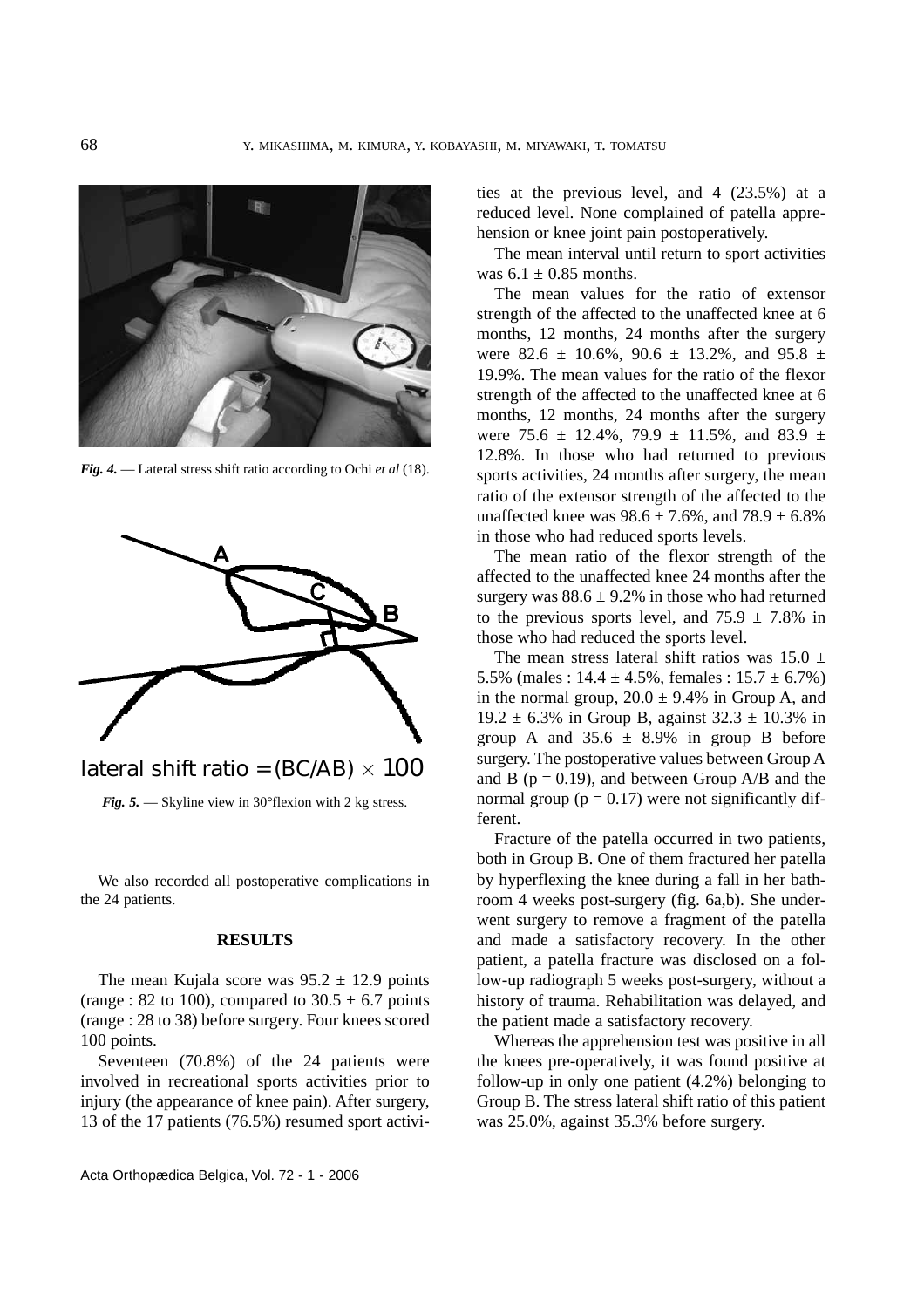

*Fig. 6.* — Patella fracture after drill hole fixation.

## **DISCUSSION**

In our institution, the surgical procedure for patellofemoral tracking disorders was selected according to the type of patellofemoral joint incongruence. We use a Tanaka classification based on the sulcus angle and the tibial external rotation angle (fig 7). Type I (recurrent patellar dislocation) includes knees with a large sulcus angle and a large tibial external rotation angle of the tibia. Type II (patellar subluxation) includes knees with a large sulcus angle and a small tibial external rotation angle. Type III (excessive lateral pressure syndrome) includes knees with a small sulcus angle and a large tibial external rotation angle. Type IV (normal) includes knees with a small sulcus angle and a small tibial external rotation angle. We performed distal realignment mainly for type I, proximal realignment mainly for type II *(19).*

Initially, the Elmslie-Trillat procedure alone was employed for distal realignment. However, many patients showed residual apprehension signs. Therefore, recently, MPFL reconstruction has been performed alone or combined with the Elmslie-Trillat procedure *(13).*

Nomura *et al (15)* reported that, at an average follow-up of 5.9 years, MPFL reconstruction should be considered a safe and effective procedure, because 26 of 27 MPFL reconstructions using a mesh type artificial ligament were classified as

excellent and good using the Crosby and Insall grading system. Deie *et al (4)* reported that at an average follow-up of 7.4 years, MPFL reconstruction should be considered an effective procedure, as the postoperative average Kujala score in 6 patients with MPFL reconstruction was 96.3 points. In our survey, there was no patient with recurrent dislocation, and good results were obtained with respect to activities of daily living.

Few studies have reported on return to sports activities after MPFL reconstruction. Nomura *(15)* reported that jogging and mild sports activities



*Fig. 7.* — The Tanaka classification based on sulcus angle and tibial external rotation angle.

Acta Orthopædica Belgica, Vol. 72 - 1 - 2006

 $00:06:00$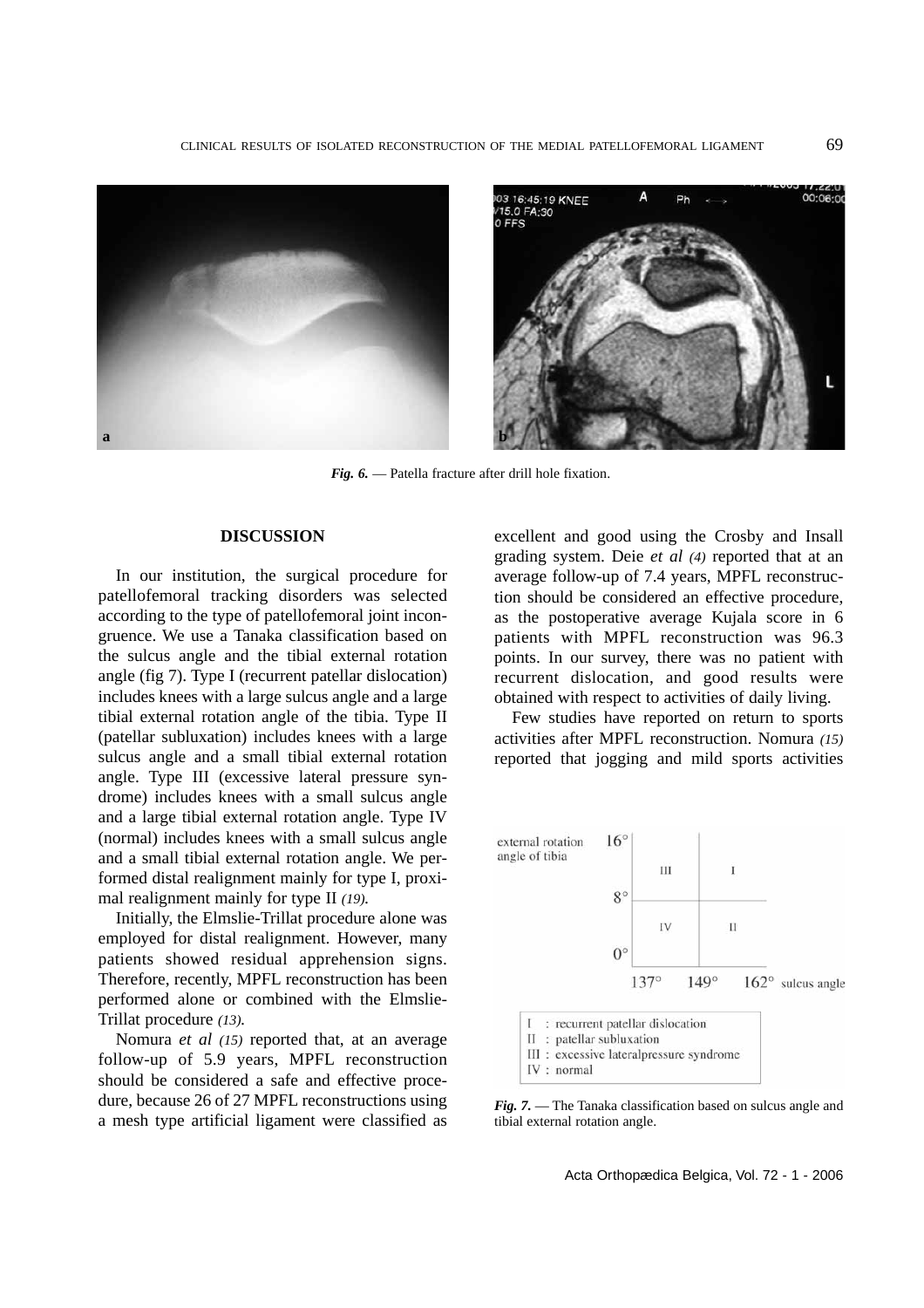were permitted after 8 weeks and full sport activities 12 weeks post-surgery using an artificial ligament for recurrent patellar dislocation. In our survey, the return to sports activities took longer after surgery, possibly because in our patients the semitendinosus tendon had been sacrificed. However, return to previous sports activities was achieved in many of our patients, possibly because MPFL reconstruction improved lateral patellar instability and eliminated anxiety to participate in sport activities. The reason why some patients returned to sports activities at a reduced level was thought to be muscular weakness around the knee, rather than persistence of patella apprehension or knee joint pain.

As postoperative complications of MPFL reconstruction, Nomura *(15)* reported local pain about the femoral staples used for fixation of the artificial ligament, Yamada *(21)* reported restriction of flexion, and Watanabe *(20)* persisting patellar apprehension. We had two patella fractures in our 24 patients. Both of the patients with patella fracture were in Group B (patients whose reconstructed MPFL was fixed into a bone tunnel in the patella). We also had one patient complaining of persisting patellar apprehension postoperatively.

Because in this study no significant difference after a 2-year follow-up was observed in the quality of fixation between suturing to the periosteum and the fibrous tissue overlying the patella and fixation in a bone tunnel, we recommend suturing to fibrous tissue and the patellar periosteum as the first choice, especially in patients with a small patella or open physes. The reconstructed ligament should be sutured as close as possible to the lateral retinaculum to ensure firm fixation. Fixation in a bone tunnel is recommended in patients with a thin fibrous and periosteal covering of the patella.

Gomes *et al (7)* warned against damaging the cartilage surface of the patella by creating a bone tunnel. Utmost caution not to damage the cartilage surface or to cause fracture is necessary in creating a bone tunnel. The direction of the bone tunnel varied from parallel (Yamada *et al. (21)*) to oblique, as in our technique (fig 1 b) in relation to the patellar surface, needs further evaluation.

In our survey, one knee was judged to have mild hypermobility.

The influence of the knee angle during final fixation and the tension of fixation of the reconstructed ligament, on the persistence of patellar apprehension need further consideration. Gomes *et al (7)* fixed at 90° flexion*,* Nomura *et al (15, 17)* at 60°*,* Yamada *et al (21)* at 45°*,* Deie *et al (4)* at 30°*.* Nomura *et al (15, 17)* placed a temporary 6-mm high tension spacer with traction at 0.5 kg while the artificial ligament was temporarily fixed, and fixed permanently after confirming the tension of the ligament to be adequate in the entire range of motion. Yamada *et al (21)* manually pushed the patella to the lateral side, while the transplant tension was adjusted so that the patella could not be dislocated. Since the tension of fixation is considered to change when autogenous tendons are used, such as a semitendinous tendon and a gracilis tendon, a quantitative measurement as with the artificial ligament of Nomura *et al (15, 17)* is less reliable*.* Further evaluation is necessary to find the limb position and tension of fixation appropriate for the prevention of slackness.

Opinions also differ concerning the material to be used for ligament reconstruction. Nomura *et al (15, 17)* used an artificial ligament, and Deie *et al (4)* Yamada *et al (21*), Drez *et al (6),* and Watanabe *et al (20)* used autogenous tendons such as a semitendinosus or a gracilis tendon for the reconstruction. Gomes *et al (7, 8)* performed reconstruction initially using artificial ligaments (polyester, 8 mm wide) but have recently used a semitendinosus tendon. In summary, autogenous tendons are used in a majority of reports at present. We think that autogenous tendons are best, because we have achieved good results using autogenous tendons and there is nothing that surpasses an autologous histocompatibility. Further evaluation is also necessary concerning the reconstruction material.

## **CONCLUSION**

1. In this study, we investigated clinical symptoms, return to sports activities, complications, and outcome with two different methods of anchoring the reconstructed MPFL to the patella for recurrent patellar dislocation and subluxation.